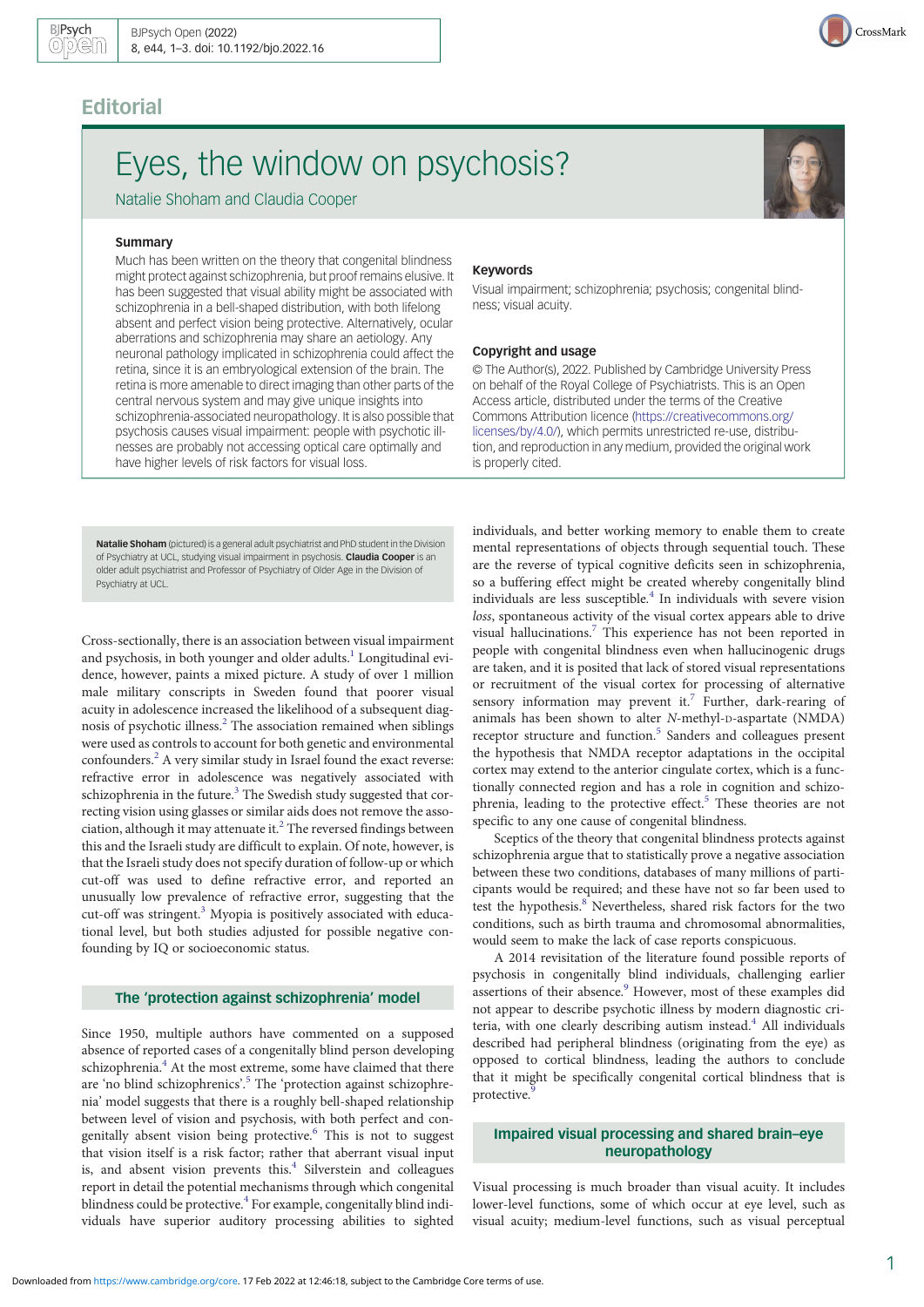<span id="page-1-0"></span>organisation or 'putting together' of visual components; and higherlevel functions, such as using existing knowledge to adapt visual perceptions.<sup>10</sup> An association between schizophrenia and visual processing impairment more broadly is well established.<sup>10</sup> In fact, a US trial of visual cognitive remediation therapy in schizophrenia is currently underway, to determine whether improving visual processing leads to gains in cognition and functioning more generally.<sup>10</sup> Studies investigating visual processing impairment tend to assume that any impairment occurs at the level of the cortex, but as the lower-level eyesight functions are essential to this ability, a contribution from visual acuity impairment is difficult to discount.

The association between visual impairment and psychosis might also be explained, at least in part, by shared neuropathology between the brain and the eye. The retina is formed from the same embryonic tissue as the brain and central nervous system. It is therefore potentially affected by alterations in expressions of neurotransmitters, neuronal loss or neurodevelopmental abnormalities in the same way. Retinal imaging studies using structural (optical coherence tomography, OCT) imaging show macular thinning in people with schizophrenia, as well as alterations in retinal vasculature.[11](#page-2-0) Studies using functional (electroretinogram, ERG) imaging in schizophrenia consistently show reduced b-wave amplitude, with the b-wave primarily reflecting depolarisation of retinal bipolar and amacrine cells.<sup>[11](#page-2-0)</sup> To what extent retinal alterations translate to reduced vision is not entirely clear.<sup>[11](#page-2-0)</sup> Speculation that retinal imaging might one day have prognostic or diagnostic utility in schizophrenia has not yet been realised. The information obtainable through these techniques is limited; they cannot show neuronal structures beyond the eye, or synaptic functioning. Nevertheless, retinal imaging has shown promise as a tool for prevention and early diagnosis in Alzheimer's disease, and retinal alterations might be a marker of neurodegeneration or neural damage in multiple sclerosis, Huntington's disease, Parkinson's disease and traumatic brain injury, with early work also showing changes in bipolar disorder and autism.<sup>[11](#page-2-0)</sup> Hébert and colleagues have found retinal functional alterations in non-affected offspring of people with schizophrenia and bipolar disorder, suggesting that these may be trait characteristics; $12$  whereas Balogh and colleagues found that the alterations were state-related and occurred only in the acute phase of the illness.<sup>[13](#page-2-0)</sup>

# Psychosis as a risk factor for visual impairment

We have so far considered visual impairment as a possible risk factor for, or marker of, schizophrenia. The converse relationship, whereby psychotic illnesses lead to poorer vision, has been less well-studied. Schizophrenia could very plausibly lead to visual impairment. Potential mechanisms include side-effects of antipsychotic medications, which can cause blurred vision through anticholinergic side-effects, as well as increasing the risk of glaucoma and cataracts[.14](#page-2-0) Older medications, such as thioridazine, can dir-ectly lead to damaging retinal deposits.<sup>[14](#page-2-0)</sup> Common comorbidities of psychotic illnesses, such as diabetes and hypertension, also increase the risk of eyesight damage. Psychotic illness may make it harder for people to arrange eye tests and other optical care, since this typically relies on individual initiative and obtaining funds. In fact, evidence suggests that a very high proportion of inpatients with psychotic illnesses both have visual acuity impairments and have not attended for eyesight testing for several years.<sup>[15](#page-2-0)</sup> In the USA, eyesight testing is recommended every 1-2 years as part of the routine physical health check for people with psychotic illnesses. By contrast in the UK, routine screening in not recommended in guidelines and not typically carried out in clinical practice.

# **Conclusions**

In this brief review, we have discussed three possible mechanisms which could explain the cross-sectional association between visual impairment and psychosis. Some researchers, notably Silverstein and colleagues, hope that improving visual processing has potential to improve overall functioning in people with schizophrenia. Theory regarding a protective effect of congenital blindness and causative effect of later-life visual impairment is described elegantly, but observational evidence is not yet conclusive. While we aim to further our understanding of the mechanisms by which visual impairment and psychosis associate, we should not forget the basics: how often do we ask our patients with schizophrenia when they last had their eyes tested?

Natalie Shoham **D**[,](https://orcid.org/0000-0002-2317-7728) Division of Psychiatry, University College London (UCL), UK; and Camden and Islington NHS Foundation Trust, St Pancras Hospital, London, UK; Claudia Cooper, Division of Psychiatry, University College London (UCL), UK; and Camden and Islington NHS Foundation Trust, St Pancras Hospital, London, UK

Correspondence: Natalie Shoham. Email: [natalie.shoham.16@ucl.ac.uk](mailto:natalie.shoham.16@ucl.ac.uk)

First received 7 Jan 2022, final revision 18 Jan 2022, accepted 19 Jan 2022

#### Data availability

Data availability is not applicable to this article as no new data were created or analysed in its preparation.

# Author contributions

N.S. drafted the article. Both authors edited the draft.

#### Funding

N.S. is funded by a National Institute for Health Research doctoral fellowship (NIHRDH-NIHR300703).

### Declaration of interest

None.

#### References

- 1 Shoham N, Eskinazi M, Hayes JF, Lewis G, Theodorsson M, Cooper C. Associations between psychosis and visual acuity impairment: a systematic review and meta-analysis. Acta Psychiatr Scand 2021; 144: 6–27.
- 2 Hayes JF, Picot S, Osborn DPJ, Lewis G, Dalman C, Lundin A. Visual acuity in late adolescence and future psychosis risk in a cohort of 1 million men. Schizophr Bull 2018; 45: 571–8.
- 3 Caspi A, Vishne T, Reichenberg A, Weiser M, Dishon A, Lubin G, et al. Refractive errors and schizophrenia. Schizophr Res 2009; 107: 238–41.
- 4 Silverstein S, Wang Y, Keane BP. Cognitive and neuroplasticity mechanisms by which congenital or early blindness may confer a protective effect against schizophrenia. Front Psychol 2013; 3: 624.
- 5 Sanders GS, Platek SM, Gallup GG. No blind schizophrenics: are NMDA-receptor dynamics involved? Behav Brain Sci 2003; 26: 103–4.
- 6 Landgraf S, Osterheider M. "To see or not to see: that is the question." The "Protection-Against-Schizophrenia" (PaSZ) model: evidence from congenital blindness and visuo-cognitive aberrations. Front Psychol 2013; 4: 352.
- 7 Silverstein SM, Keane BP, Corlett PR. Oculomics in schizophrenia research. Schizophr Bull 2021; 47: 577–9.
- 8 Jefsen OH, Petersen LV, Bek T, Østergaard SD. Is early blindness protective of psychosis or are we turning a blind eye to the lack of statistical power? Schizophr Bull 2020; 46: 1335–6.
- 9 Leivada E, Boeckx C. Schizophrenia and cortical blindness: protective effects and implications for language. Front Hum Neurosci 2014; 8: 940.
- 10 Silverstein SM, Seitz AR, Ahmed AO, Thompson JL, Zemon V, Gara M, et al. Development and evaluation of a visual remediation intervention for people with schizophrenia. J Psychiatr Brain Sci 2020; 5: e200017.